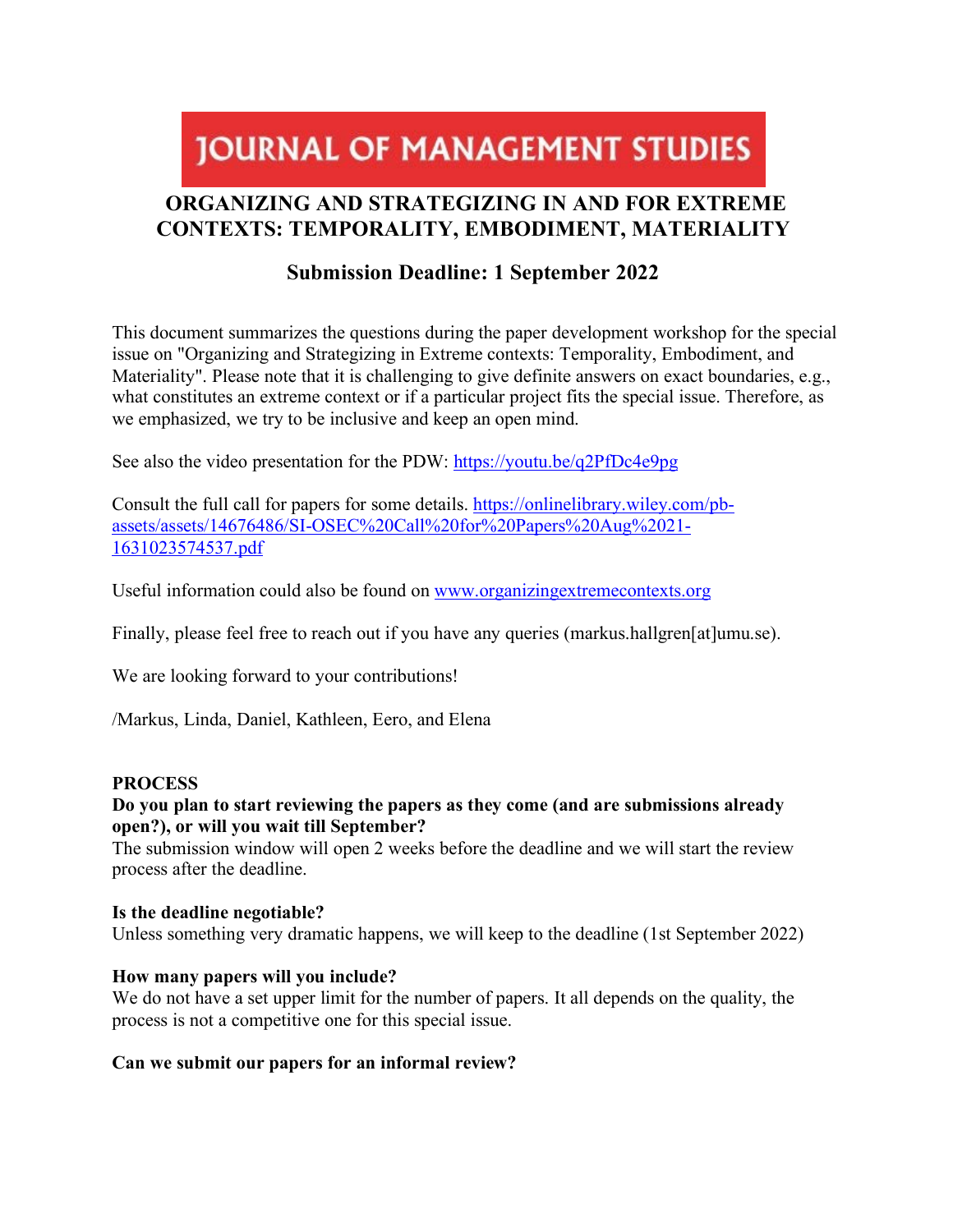We do not accept papers for informal review since we feel this might create unfair advantages. That said, we will do our best to answer specific queries about e.g. fit (Again, it is hard to provide a definite answer before seeing the final paper. We are doing our best to be inclusive).

# **CONTENT**

## **Do you expect theory-building on the concept of extreme contexts?**

We are predominantly looking for papers where the main theorizing advances the three subthemes and management and organization studies by applying and considering a case of an extreme context. The theory building on the sub-themes are thus more important than theory building on extreme contexts per se. Our aim with the special issue is first and foremost to advance management and organization studies. Based on experiences of organizing different conference tracks etc. we advise potential contributors to be careful about their theorizing, and avoid romanticizing the setting even if the setting is interesting and exciting in and by itself.

#### **Would you consider theoretical, methodological or philosophical papers related to extreme contexts?**

We are open to any paper (and method; ethnographic, fiction, surveys, databases, etc., etc.) if it is related to the theme(s) of the special issue.

### **Would my project fit with the special issue?**

There were some questions on whether specific projects and settings would fit the special issue. It isn't easy to give definite answers, but we are doing our best to be inclusive. Papers on, e.g., COVID-19, military operations, war zones, healthcare, and numerous other settings (e.g. ITsystems) are thus potentially welcome - but we cannot make any promises in advance. Again, we also welcome e.g., methodological papers on e.g. fiction or the researcher's experiences as long as it is relevant to the themes of the SI. However, please be advised that we are interested in a particular kind of extreme context. We see extreme contexts as settings "where one or more extreme events are occurring or are likely to occur that may exceed the organization's capacity to prevent and result in an extensive and intolerable magnitude of physical, psychological, or material consequences to - or in close physical or psychosocial proximity to - organization members" (Hannah et al., 2009: 898). We foresee potential contributions to consider the subthemes (temporality, embodiment and materiality) and settings or topics related to this definition (or provide solid arguments for alternatives). See Hällgren et al. (2018) to distinguish between extreme and non-extreme contexts.

#### **How about papers on extreme contexts but outside of temporality, embodiment and materiality?**

We encourage potential contributors to address one or several of these sub-themes as we hope that will allow the sub-theme to advance the theorizing on those themes in management and organization studies.

#### **In terms of contribution, would you prefer a primary focus on extreme contexts related to the sub-themes or a focus on the bigger debate around a sub-theme?**